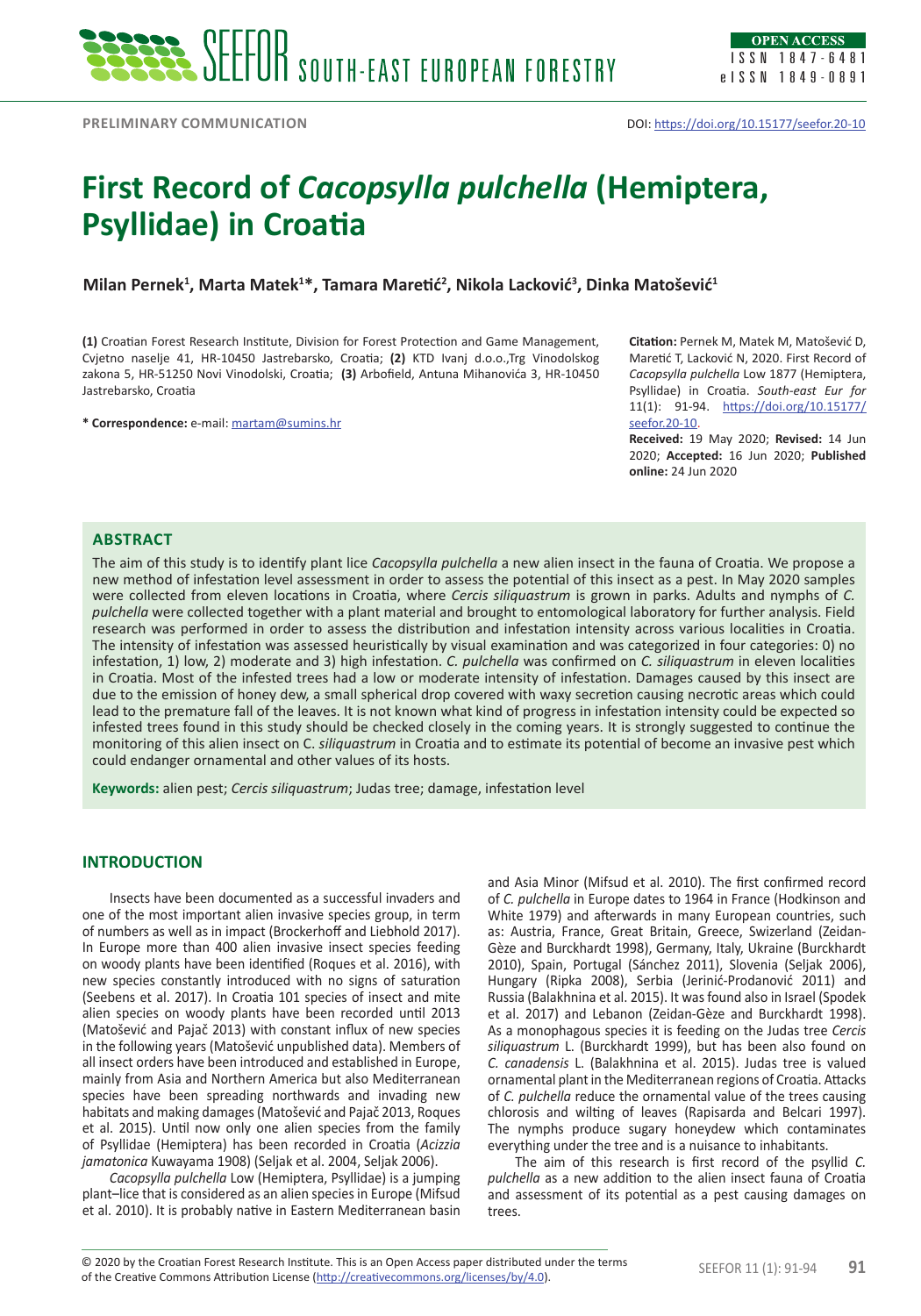# **MATERIALS AND METHODS**

In May 2020 samples were collected from eleven locations in Croatia, mostly in the Mediterranean part, where *C*. *siliquastrum* is grown in parks. In the continental part trees were checked in Zagreb. Adults and nymphs of *C. pulchella* were collected together with a plant material and brought to the entomological laboratory in Croatian Forest Research Institute for further analysis. They were identified according to the keys by Hodkinson and White (1979), Loginova (1964) and Burckhardt (1999). Images of infested leaves and branches were taken with Olympus E-30 camera and detailed images of adults and nymphs were taken under dissecting microscope (Olympus, model SZX7) with an Olympus XC30 camera. All samples are kept in Croatian Forest Research Institute.

Additional field research was performed in order to assess the distribution and infestation intensity across various localities in Croatia (Table 1). The intensity of infestation was assessed heuristically by visual examination and was categorized in four categories: 0) no symptoms visible from distance or when observing single leaves, 1) low - symptoms are not visible when looking at a whole tree, only few specimens can be detected sporadically on single leaves, 2) moderate – symptoms are barely visible when looking at a whole tree, more than 5 specimens can be counted on 50% of observed leaves; 3) high – symptoms are visible when looking at a whole tree from distance, more than 10 specimens can be counted on at least 50% of observed leaves.

**RESULTS AND DISCUSSION**

This is the first record *of C. pulchella* in Croatia. Its presence was confirmed in all inspected localities (Table 1). Most of the trees (80%) had a low or moderate intensity of infestation (Table 1). However, the highest infestation level was recorded in Novi Vinodolski and Pula. Introduction pathway of *C. pulchella* to Croatia is unknown and these first records (in Mediterranean and continental Croatia) may be independent from each other. It is possible that *C. pulchella* has been present in Croatia for several years or longer but has been overlooked due to different sampling efforts than in neighbouring countries and interests of the collectors. Wide distribution and intensity of infestation along the Croatian coast (Table 1) indicates this overlooked presence in Croatia.

Damages caused by this insect are due to the emission of honey dew, a small spherical drops covered with waxy secretion (Rapisarda and Belcari 1997). These drops cause a necrotic areas as a consequence that lead sometimes to the premature fall of the leaves. It is not known what kind of progress in infestation intensity could be expected so infested trees found in this study should be checked closely in coming years.

Adults of *C. pulchella* are olive-drab or brownish green with orange stripes on the thorax. The abdomen is dark brown and the intersegmental membranes are orange-red. On the forewings black-brown spots could be found. The genital plates of males are almost straight black colored, while females lower genital plates are yellow, long as the previous three segments and sharpened at the end, the upper genital plate is brown or dark brown, not smaller as the lower (Figure 1a and 1b). Nymphs have a five stages of development, the first are yellow with red eyes which are very active, while the following instars are green, settle more or less without much moving on leaves and suck the sup (Figure 1c-1d).

As *C. siliquastrum* is often planted as ornamental solitary tree or in alleys in Mediterranean parts of Croatia. *C. pulchella*  could pose a threat to ornamental values of these trees as well as a nuisance to inhabitants due to high amount of honey dew it secrets. It has been documented that species from the genus



**Figure 1.** *Cacopsylla pulchella*: **(a)** female; **(b)** male; **(c)** developing stages on the topside of Judas tree leaf; **(d)** nymphs on the underside of Judas tree leaf; **(e)** nymph. Scale bars for (a), (b), (e) = 0.5 mm).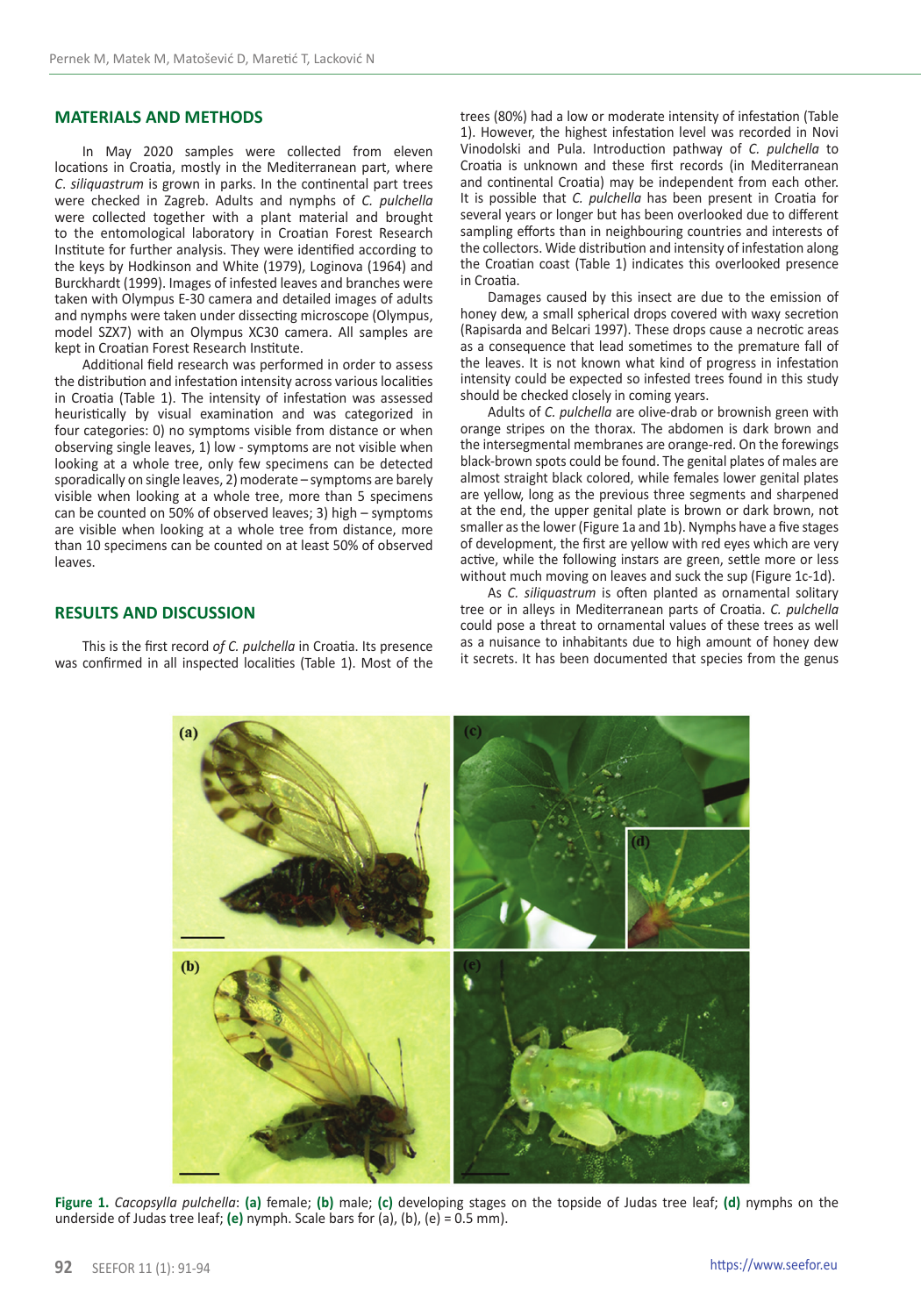| Locality        | <b>Address</b>                           | <b>Coordinates</b><br>$(\varphi, \lambda)$ | Number of<br>checked trees | Intensity of infestation<br>in percentage   |
|-----------------|------------------------------------------|--------------------------------------------|----------------------------|---------------------------------------------|
| NOVI VINODOLSKI | Ogulinska street                         | 45.122664; 14.802134                       | 49                         | $1 -$<br>18%<br>$2 -$<br>72%<br>10%<br>$3-$ |
|                 | Parking school                           | 45.127012; 14.791188                       | 15                         | $1 -$<br>7%<br>$2 -$<br>13%<br>80%<br>3-    |
|                 | Parking bus station                      | 45.125713; 14.790959                       | 4                          | $1 -$<br>0%<br>$2 -$<br>25%<br>75%<br>3-    |
| CRIKVENICA      | Hrusta                                   | 45.169266; 14.705309                       | 5                          | $1 -$<br>20%<br>80%<br>$2 -$<br>3-<br>0%    |
| <b>KOSTRENA</b> | Sports hall                              | 45.306444; 14.494731                       | 6                          | $1 -$<br>17%<br>$2 -$<br>67%<br>3-<br>17%   |
|                 | "Nursery" by the graveyard St.<br>Lucija | 45.3081855;<br>14.4996189                  | 18                         | 6%<br>$1 -$<br>83%<br>$2 -$<br>3-<br>11%    |
|                 | Graveyard Sv. Barbara                    | 45.2909732;<br>14.5368178                  | $\overline{2}$             | 100%<br>$1 -$<br>$2 -$<br>0%<br>0%<br>3-    |
| <b>OMIŠALJ</b>  | Kindergarden                             | 45.211085; 14.559474                       | $\mathbf{1}$               | $0-$<br>100%                                |
|                 | Park                                     | 45.211217; 14.557224                       | 3                          | $1 -$<br>67%<br>$2 -$<br>33%<br>3-<br>0%    |
| <b>NJIVICE</b>  | Creska street                            | 45.157090; 14.791188                       | $\mathbf{1}$               | $1-$<br>0%<br>$2 -$<br>100%<br>3-<br>0%     |
| VIŠKOVO         | Private garden center                    | 45.3846141;<br>14.3856575                  | $\mathbf{1}$               | 0-<br>100%                                  |
|                 | Childrens playground                     | 45.3794035;<br>14.3849551                  | 11                         | 91%<br>$1 -$<br>9%<br>2-<br>0%<br>3-        |
| <b>OPATIJA</b>  | Park Angelina                            | 45.336511;<br>14.308946                    | $\mathbf 1$                | $1-$<br>100%<br>0%<br>$2 -$<br>3-<br>0%     |
| <b>PULA</b>     | Flanatička street                        | 44.8673611;<br>13.8498780                  | 10                         | $1 -$<br>0%<br>$2 -$<br>20%<br>3-<br>80%    |
| TRIBALJ         | Treealley                                | 45.222870;<br>14.677139                    | 21                         | $1 -$<br>90%<br>$2 -$<br>10%<br>$3-$<br>0%  |
| <b>BRIBIR</b>   | Park Hrvatskih branitelja - Vrba         | 45.161911; 14.760971                       | $\mathbf{1}$               | $1 -$<br>100%<br>$2 -$<br>0%<br>0%<br>3-    |
| ZAGREB          | Botanical garden                         | 45.80463<br>15.96992                       | 6                          | $1 -$<br>83%<br>17%<br>$2 -$<br>3-<br>0%    |
|                 | <b>Bundek</b>                            | 45.78720<br>15.98421                       | 3                          | $1 -$<br>100%<br>$2 -$<br>0%<br>0%<br>3-    |

**Table 1.** Locality, address, geographic coordinates, host, number of checked trees and intensity of infestation.

*Cacopshylla* are carriers of phytoplasma disease (Carraro et al. 1998) but the spread of the diseases transmitted by *C. pulchella* as a vector is still to be studied (Laviña et al. 2004). Phytoplasmas are important insect-transmitted pathogens that cause more than 700 plant diseases, and some of them are lethal (Weintraub and Beanland 2006). It is not known whether or to which extent *C. pulchella* functions as a vector of diseases. Introduction

pathway of *C. pulchella* to Croatia is unknown and these first records (in Mediterranean and continental Croatia) may be independent from each other. It is strongly suggested to continue the monitoring of this alien insect on Judas trees in Croatia and to estimate its potential of becoming an invasive pest (Lockwood et al. 2007) that could endanger ornamental and other values of its hosts.